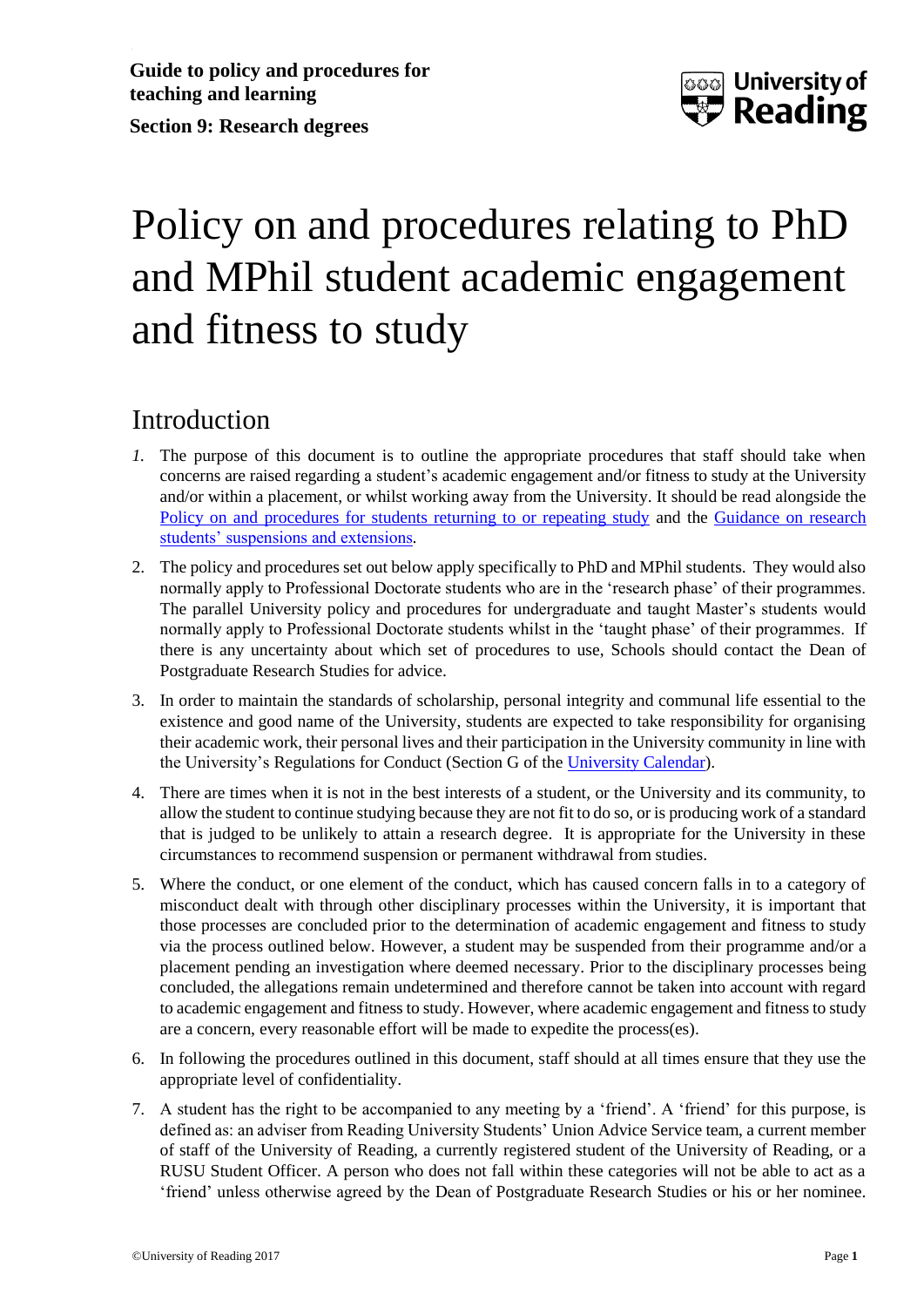Disabled Students may also be accompanied by a Support Worker in addition to a 'friend', as appropriate to his or her needs.

- 8. The procedures relating to academic engagement and fitness to study comprise three stages. Should a student be unwilling to play a part in these stages, or should the situation be sufficiently serious, then progress through the stages may still continue in the student's absence.
- 9. Schools will be responsible for facilitating alternative arrangements for students who cannot reasonably be expected to attend relevant meetings in person, e.g. students on distance learning programmes.

## What is meant by "academic engagement" and "fitness to study"?

- 10. A student is academically engaged if they comply with the academic requirements stated in the list of student responsibilities in the [Code of Practice on Research Students.](http://www.reading.ac.uk/web/FILES/qualitysupport/cop_resstudents.pdf)
- 11. A student is fit to study if they can consistently and effectively undertake their studies in a way that does not endanger him/herself or other members of the University.
- 12. Students may present themselves as not fit to study through submission to the Doctoral Research Office (via their School / Department) of a completed *Request for Suspension* form. Alternatively, a cause for concern may be raised by any third party, such as other students, academic or administrative staff.
- 13. Cause for concern as to a student's academic engagement or fitness to study can be raised relating to a wide range of behaviours, including, but not limited to:
	- Non-engagement with study;
	- Work being of a standard such that the student is judged as not likely to attain a research degree;
	- Not being fit to study,
		- which may or may not be related to any of the following:
			- o Substance misuse;
			- o Health issues (mental or physical)
			- o Aggressive, violent or threatening behaviour;
			- o Inappropriate attitude or behaviour;
			- o Health concerns and lack of insight or management of these concerns;
			- o Circumstances putting staff or student safety or wellbeing at risk;
			- o Failure to meet conditions placed on their fitness to return (where applicable), and
			- o Multiple/serial Extenuating Circumstances claims or requests for suspension of studies.
- 14. Concerns should be acted upon as quickly as possible in order to provide appropriate support and avoid crisis situations. In crisis or emergency situations staff should consult the University's [Staff Guide to](http://www.reading.ac.uk/web/FILES/personaltutor/Supporting_-_Mental_Health_Difficulties.pdf)  [supporting Students with Mental Health difficulties.](http://www.reading.ac.uk/web/FILES/personaltutor/Supporting_-_Mental_Health_Difficulties.pdf)

### Stage 1 – School Review

#### **Fitness to study and/or inappropriate behaviour**

- 15. When a cause for concern regarding *fitness to study or inappropriate behaviour* has been raised by the student or others, the normal expectation is that the following will take place at School level.
	- The student should be encouraged to speak to their supervisor or Director of Postgraduate Research Studies in the School about their circumstances or conduct. The student may be unaware that there is an issue, and the details of the concerns should be made clear.
	- Options should be discussed in relation to the needs of the student and any support that the University can provide. Where appropriate, reasonable adjustments that can be put in place should be considered in accordance with the Equality Act 2010.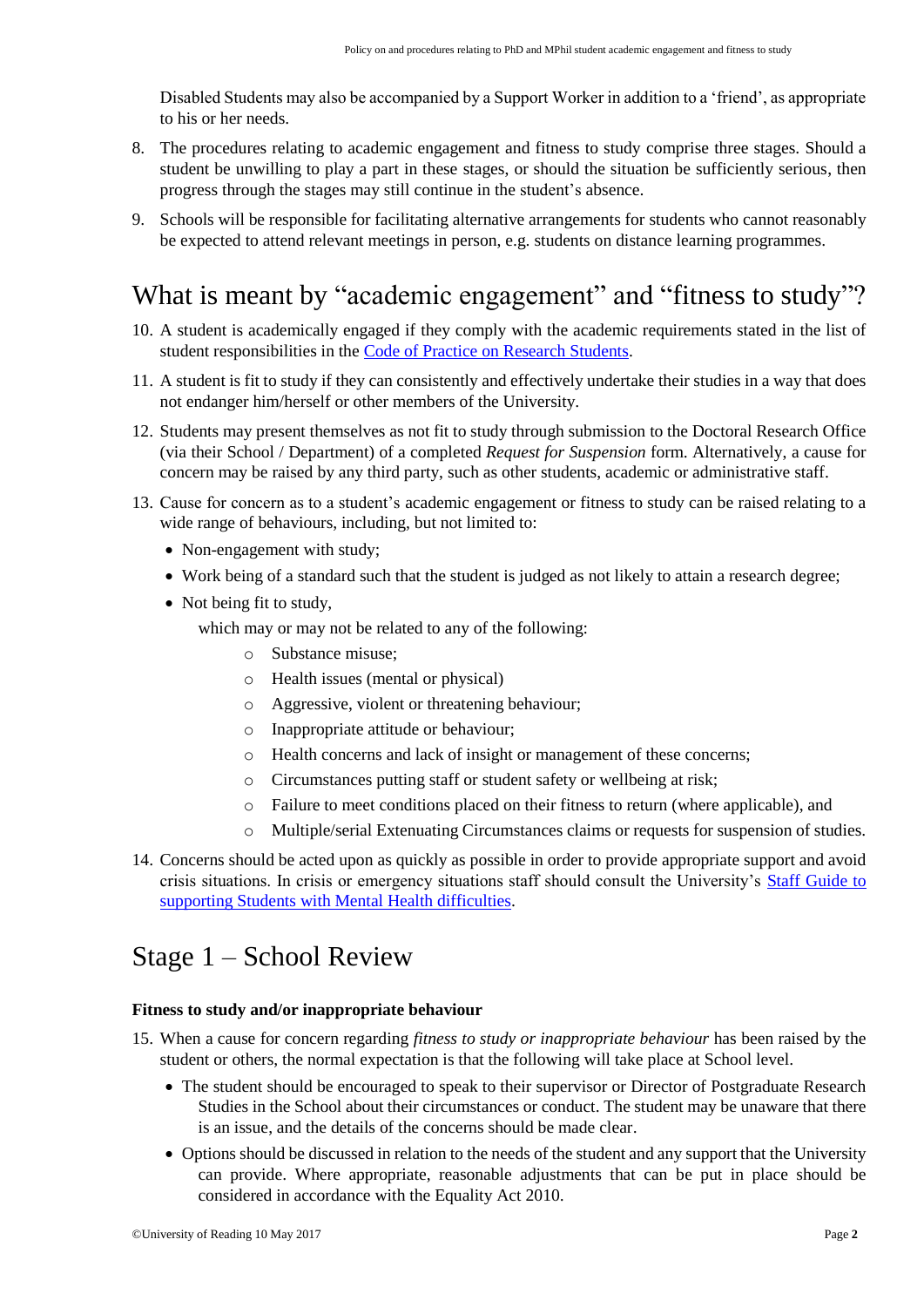- Where appropriate, the student should be encouraged to consult any relevant support services, in particular Counselling and Wellbeing, the Disability Advisory Service, the University Study Advisers and the RUSU Student Advisers. The student may also be encouraged to consult a medical practitioner.
- A written record of any discussions and any agreed actions should be drawn up and shared with the student and a review date set. This will formally affirm the student's responsibility to take positive action to resolve the concerns raised. A copy of the written record should be placed on the student's file.
- The student and member of staff involved should meet on the agreed date to review the situation. The majority of issues would normally be resolved at this stage.
- 16. If, following these actions, at School level, there are continuing concerns, the student will be invited to attend a meeting with the School / Department Director of Postgraduate Research Studies and Head of School / Department to discuss the concerns and possible solutions. Schools are advised to arrange such meetings in a timely manner in order to avoid any delays in addressing the concerns raised. The invitation to the meeting must be sent by email and letter at least 5 working days before the meeting is due to take place and should outline what needs to be discussed. Disabled students may be accompanied by a support worker as appropriate to their needs.
- 17. An action plan will be drawn up between the student and the School Director of Postgraduate Research Studies and Head of School / Department, where appropriate, to formally agree the University's expectations of the student, actions required of the student, and details of any support to be provided by the University. The action plan will have a review date.
- 18. The meeting is to be minuted and agreed outcomes should be drawn up and a copy sent to the student normally within five working days of the meeting taking place. This correspondence should state that failure to take positive action to adhere to the action plan and/or to attend the arranged review will result in the academic engagement/fitness to study case moving to stage 2. A copy should be placed on the student's file.
- 19. If appropriate, the possibility of suspension or withdrawal from the University should be discussed with the student. It should be made clear to the student that approval at Graduate School level is required for all suspensions, and they should be informed of the relevant policies and procedures. For further details of the procedure relating to suspensions, please refer to the *Policy and procedures on Research Students' Suspensions and Extensions*.

#### **Academic engagement**

20. Causes for concern may also arise as a result of work being of a standard that is judged to be unlikely to result in the attainment of a research degree. Evidence will have been gathered in accordance with the policy and procedures set out in the Code of Practice on Research Students and the more informal guidance set out in the Graduate School Good Practice Guid[e Monitoring and Assessing the Progress of](http://www.reading.ac.uk/web/FILES/graduateschool/pgrmonitoringguide.pdf)  [doctoral researchers.](http://www.reading.ac.uk/web/FILES/graduateschool/pgrmonitoringguide.pdf) Where concerns are raised via formal monitoring such that the School wishes to recommend that a student's registration be discontinued, the Head of School should refer the case to the Dean of Postgraduate Research Studies, thus invoking Stage 2 of the procedures relating to PhD and MPhil student academic engagement and fitness to study. The referral should include a detailed justification for the proposed recommendation from the Head of School, together with the supporting documentation from the Confirmation of Registration or Annual Review process (i.e. a copy of the reports produced by the student, supervisor and assessor) and a timeline summarising the student's progress since registration.

### Stage 2 – Graduate School Review

21. Where a case of academic engagement or fitness to study is referred by the Head of School to the Dean of Postgraduate Research Studies, a Case Review will be carried out by the Graduate School. The University reserves the right to move straight to Stage 2 where the students' health or behaviour poses a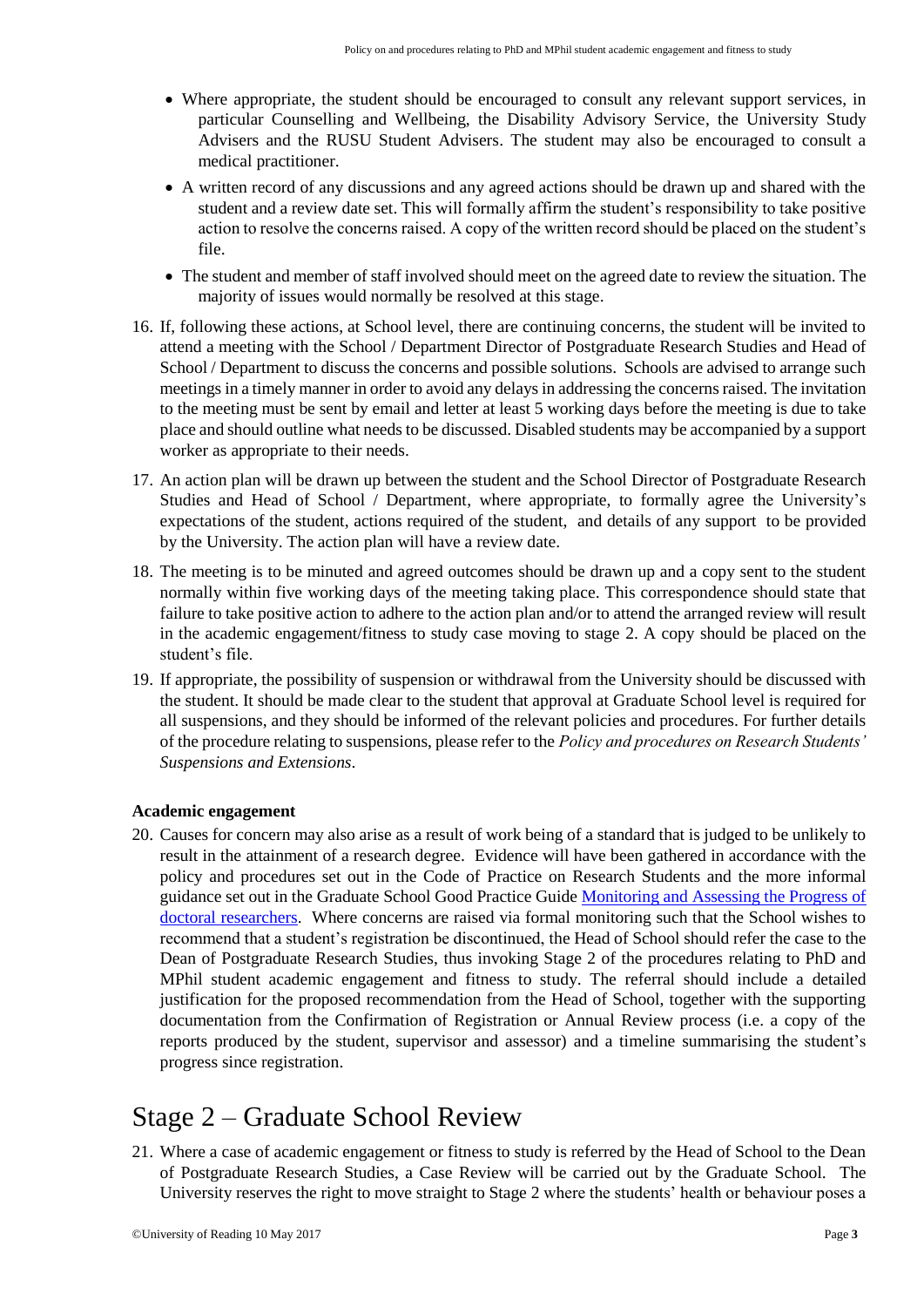risk of harm to either themselves or others and it is therefore thought inappropriate for stage 1 to take place.

- 22. A review of the case, led by the Dean of Postgraduate Research Studies, will involve relevant concerned parties, examples of which might include one or more of the following:
	- The School / Department Director of Postgraduate Research Studies
	- The Head of School / Department
	- The Mental Health Advisor
	- The Head of Counselling and Wellbeing
	- The Head of the University Medical Practice
	- The Hall Warden
	- The Disability Advisory Team Leader
- 23. The Dean of Postgraduate Research Studies, in consultation with the relevant parties, will discuss the steps taken so far and whether an enhanced action plan is likely to be of benefit to the student or if they need to refer the case to the Standing Committee on Academic Engagement and Fitness to Study (Stage 3). The Head of the University Medical Practice and/or the Head of Counselling and Wellbeing may be consulted as appropriate in order to evaluate any evidence presented by the student regarding his/ her physical or mental health. They will not be asked to provide a second opinion relating to the specific circumstances of the case.
- 24. Following the Dean of Postgraduate Research Studies' consultation with relevant parties, the student will be given the opportunity to provide a short written statement and, if necessary, will be invited to meet with the Dean of Postgraduate Research Studies and the School / Department Director of Postgraduate Research Studies or another member of School staff as appropriate. Where such meetings take place, the student will have the right to be accompanied by a 'friend' who should normally be a currently registered student of the University, a member of staff of the University, a sabbatical officer or student adviser of the Students' Union. Disabled Students may also be accompanied by a support worker as appropriate to their needs.
- 25. If the recommended action is that of an enhanced action plan, this will be drawn up by the School in consultation with the student to formally agree the University's expectations of the student and the support that will be provided by the University. The action plan will have a review date and it will be made clear to the student that the consequences of not adhering to the plan will be referral to the Standing Committee on Academic Engagement and Fitness to Study. A copy should be placed on the student's file. The School will be responsible for monitoring compliance with the action plan and for reporting any failure to adhere to the plan to the Dean of Postgraduate Research Studies & Researcher Development.
- 26. If the recommendation of the Case Review is a referral to the Standing Committee on Academic Engagement and Fitness to Study, a Case Review report will be written and submitted to the Chair of the Committee.

## Stage 3 – Standing Committee on Academic Engagement and Fitness to Study

- 27. If the student has not achieved the agreed actions, or the recommendation following the Case Review is referral to the Standing Committee, then the procedure will move to stage 3. Stage 2 will always be necessary in order to provide the Committee with adequate information on the case.
- 28. The membership of the Committee will comprise:
	- a Pro-Vice-Chancellor or the Deputy-Vice-Chancellor;
	- a Teaching and Learning Dean from another School;
	- a School Director of Postgraduate Research Studies from another School;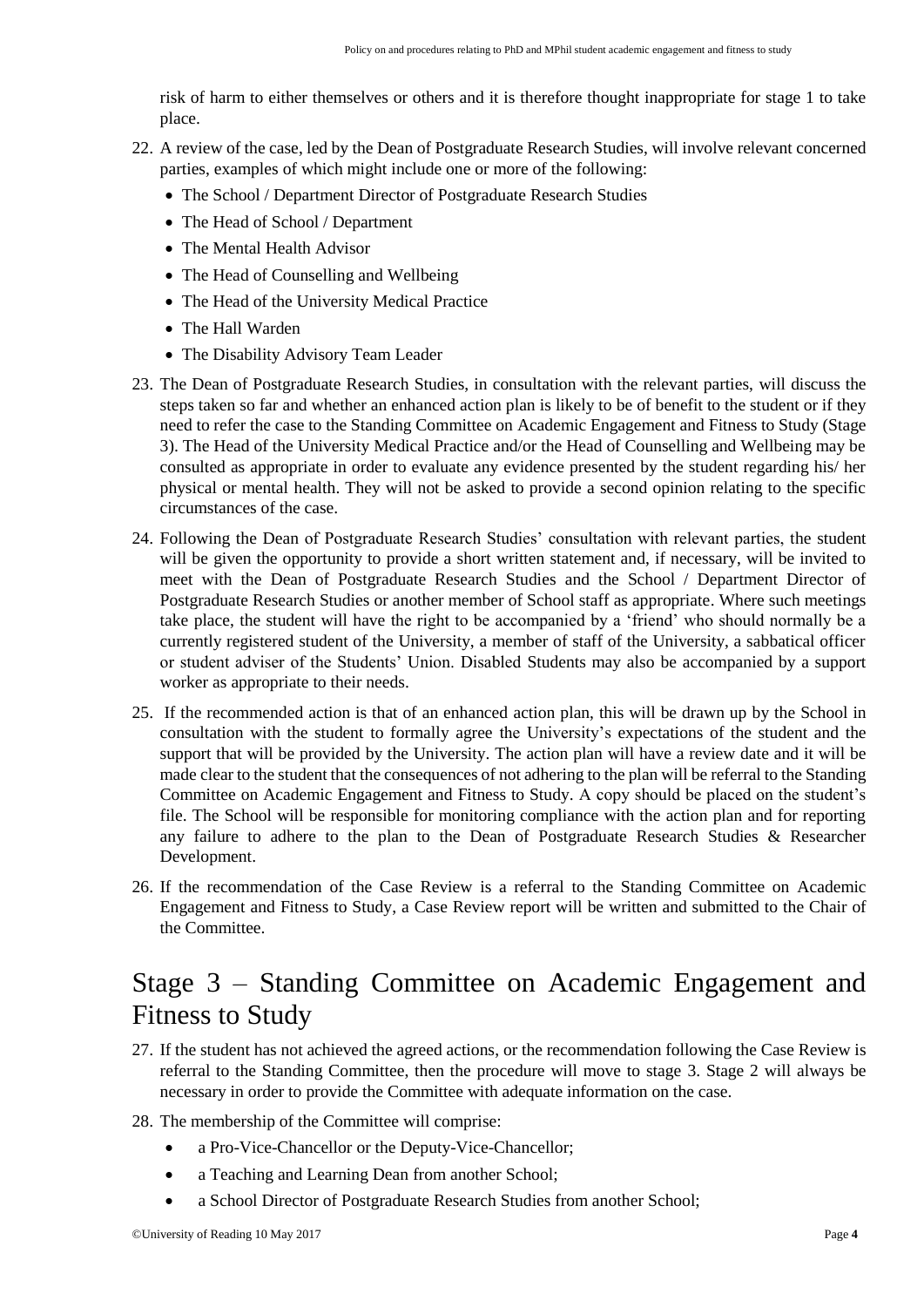- a Sabbatical Officer from the Student's Union;
- a Secretary nominated by the Director of Student and Academic Services.
- 29. On receipt of the Case Review report, the Secretary will write to the student enclosing the Case Review report and any other supporting documents that will be considered by the Committee.
- 30. The date for the meeting of the Committee will be set in a timely fashion. The student will be informed of the procedure to be followed and the date and time of the meeting. The student shall have the right to attend the hearing of the case on the specified date.
- 31. The Committee will be provided with a copy of the Case Review report. The Secretary will keep a record of the proceedings and of evidence given to the Committee. The Committee's meetings shall be held in private.
- 32. The Committee may choose to consult others as appropriate.
- 33. The detailed procedures of the Standing Committee will be available on request from the Secretary.
- 34. The Committee may determine that:
	- a) the student's fitness to study is not substantially impaired, that they have demonstrated a sufficient level of academic engagement, and that they may continue their studies;
	- b) the student's fitness to study is impaired and/or they have not demonstrated a sufficient level of academic engagement, and/or that the student is not judged to capable of attaining a research degree.
- 35. In the case of (a) the School will be responsible for ensuring that all reasonable efforts are made to enable the student to continue on their programme. The ongoing fitness to study and academic engagement of the student should be monitored as normal.
- 36. In the case of (b) the Committee will determine an appropriate and proportionate action: the extent to which fitness to study is impaired or academic engagement has not been demonstrated; the extent to and means by which that impairment or lack might be addressed and, if applicable, any mitigating circumstances accepted. Actions may include any of following alone or in combination:
	- formal notification to the student that their conduct has caused concern and that they must comply with any imposed conditions, which may include, but are not limited to:
		- o close supervision by the School or a cognate School; and,
		- o engagement with an appropriate medical or mental health professional; and/or,
		- o engagement with a University Study Adviser to improve the student's academic practice;
	- suspension for a specific period of time with or without further conditions;
	- requirement to re-sit or retake part of the programme, with or without further conditions;
	- termination of current course of study but transfer of University registration to an alternative programme if available;
	- termination of current course and removal from membership of the University, but retaining eligibility to receive any lesser award if applicable; and/or,
	- termination of current course and removal from membership of the University.
- 37. If conditions have been applied alongside the specified action(s), the School is responsible for monitoring compliance with academic conditions. Failure to comply with conditions will result in automatic referral back to the Standing Committee on Academic Engagement and Fitness to Study.
- 38. The outcome letter and a copy of the minutes of the hearing will normally be sent to the student within five working days. This will also include information on how to make an appeal. The decision will also be communicated to the School / Department Director of Postgraduate Research Studies and the Dean of Postgraduate Research Studies.
- 39. The Secretary will record the decision of the Committee on the student's record where it will remain as long as the record is kept in accordance with the University's data retention schedule.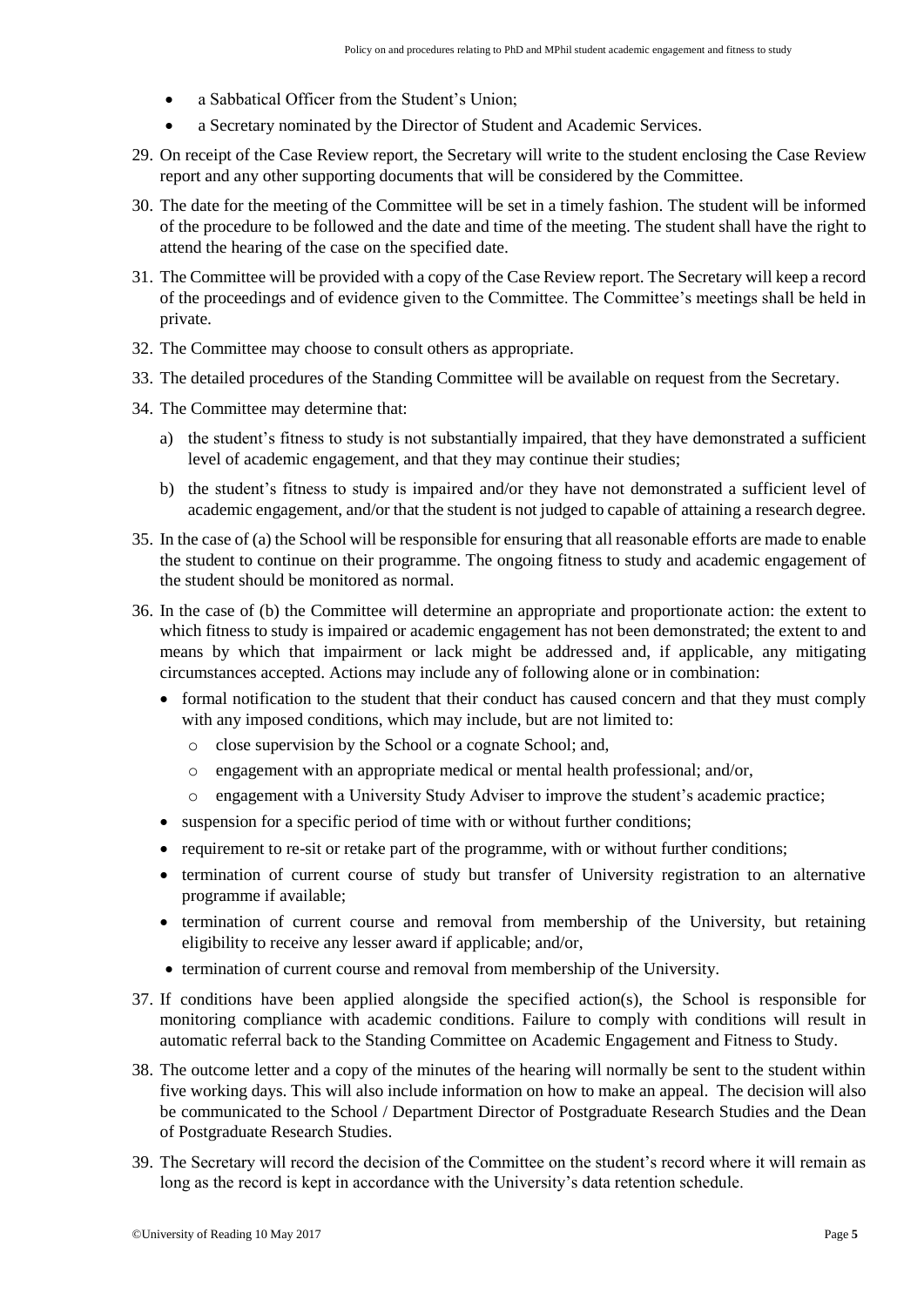40. Failure to accept the conditions or submit an appeal within five working days will result in the case being referred back to the Standing Committee on Academic Engagement and Fitness to Study for further consideration and a decision made, usually by Chair's Action.

# Appeal process

- 41. Appeals against decisions of the Standing Committee on Academic Engagement and Fitness to Study are to the Student Appeals Committee. Full details can be found in the Student Appeal Committee (SAC) Policy. The Student Appeals Committee shall have the authority either to quash or uphold the decision of the Standing Committee on Academic Engagement and Fitness to Study.
- 42. The student should notify the University Secretary by email of their request for a review and the basis for that request in writing within five working days of the date of issue of the notification of the decision of the Standing Committee on Academic Engagement and Fitness to Study.
- 43. Admissible grounds for review shall be one or more of the following:
	- new evidence that was not available at the time of the meeting of the Standing Committee on Academic Engagement and Fitness to Study has become available that could materially affect the Committee's decision;
	- the decision was based on a demonstrable error of fact:
	- the decision was not reached in accordance with these procedures or that there was prejudice or bias in the conduct of the Standing Committee on Academic Engagement and Fitness to Study; and/or,
	- the decision of the Standing Committee on Academic Engagement and Fitness to Study is not one which any reasonable panel would have reached based on the evidence presented.
- 44. The Student Appeals Committee is in no position to make a professional determination on fitness to study and, subsequently, in its review it shall determine only whether the grounds presented are valid and sufficient for the decision of the Standing Committee on Academic Engagement and Fitness to Study to be quashed.
- 45. Where this is the case the Student Appeals Committee shall refer the case back to the Standing Committee on Academic Engagement and Fitness to Study, notifying it of the grounds on which it believes the case should be re-considered. The Secretary of the Student Appeals Committee will notify the student, School Director of Postgraduate Research Studies or their delegate, the Dean of Postgraduate Research Studies or, in the case of a student at a branch campus, the Provost (or their delegate), of the decision.
- 46. The Standing Committee on Academic Engagement and Fitness to Study will reconvene to hear the case for a second time in the light of the decision of the Student Appeals Committee. The normal appeals process will apply with the exclusion that the basis for the appeal must not be the same substantive matter as in the first appeal.
- 47. If the Student Appeals Committee decides to uphold the decision of the Standing Committee on Academic Engagement and Fitness to Study its decision shall be final. The Secretary of the Student Appeals Committee will notify the student, School Director of Postgraduate Research Studies or their delegate, the Dean of Postgraduate Research Studies or, in the case of a student at a branch campus, the Provost (or their delegate), of the decision.. The student will be notified in writing that this decision constitutes the completion of procedures

### Support services available to students

48. The student should be encouraged by their School to consult relevant support services while their case is being dealt with under the academic engagement and fitness to study procedures. These support services may include, as appropriate, Counselling and Wellbeing, the Disability Advisory Service, the University Study Advisers and the RUSU Student Advisers. The student may also be encouraged to consult a medical practitioner.